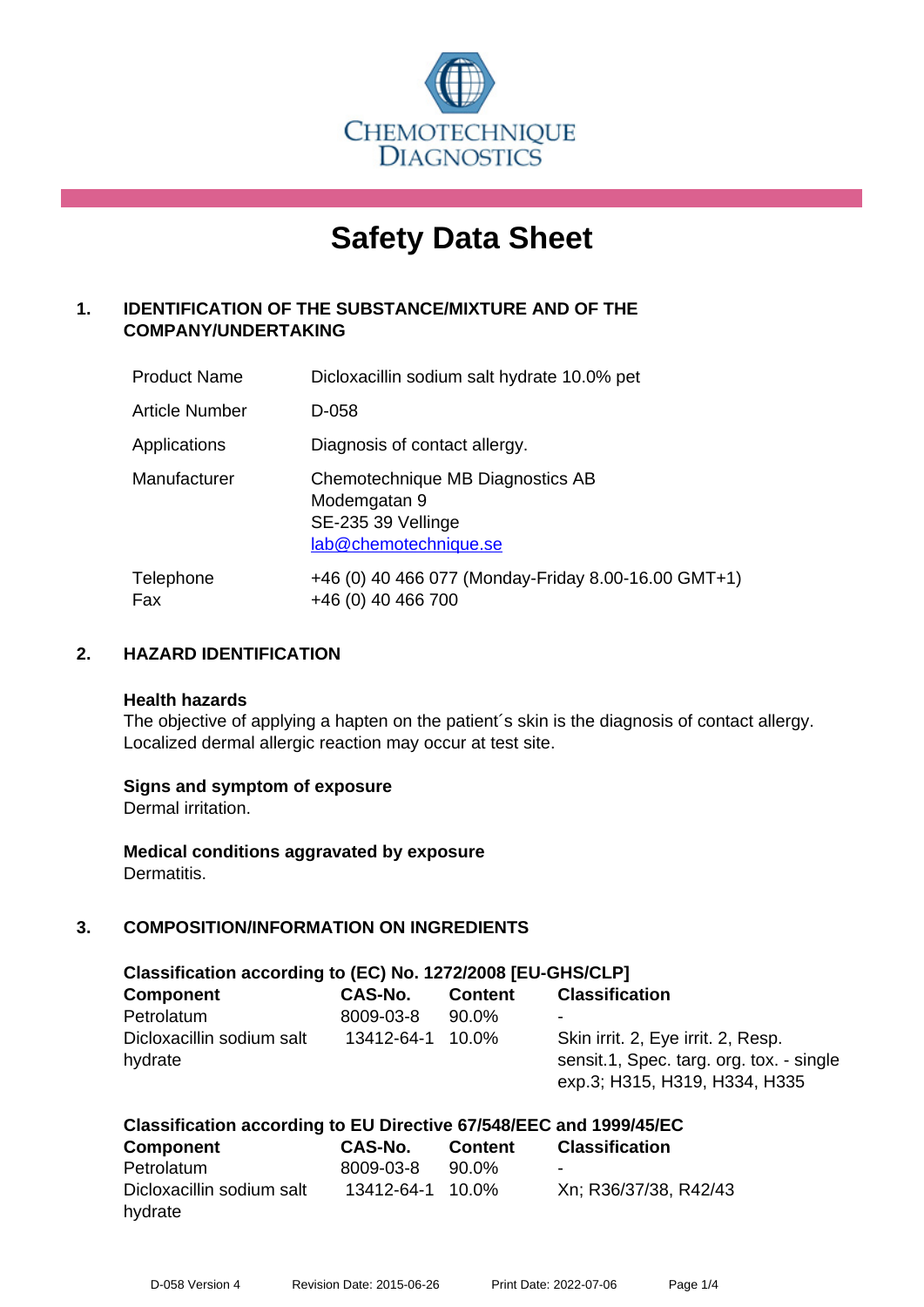#### **4. FIRST AID MEASURES**

**Emergency and first aid procedures**

Obtain medical attention.

#### **5. FIRE-FIGHTING MEASURES\***

#### **Suitable extinguish media**

CO2, powder or water spray. Fight larger fires with water spray or alcohol resistant foam.

# **For safety reasons unsuitable extinguishing agents**

Water with full jet.

# **Special protective equipment for fire-fighters** Wear self-contained respiratory protective device. Wear fully protective suit.

\*Data is shown for petrolatum only

## **6. ACCIDENTAL RELEASES MEASURES**

**Steps to be taken if material is released or spilled** Contain and place in a closed container.

# **7. HANDLING AND STORAGE**

**Precautions to be taken in handling and storage** Store dark at 5-8°C. Avoid extended exposure to light. FOR EXTERNAL USE ONLY.

# **8. EXPOSURE CONTROLS/PERSONAL PROTECTION**

**Respiratory protection** Not required.

**Ventilation** Local exhaust.

**Protective gloves** Disposal gloves.

# **Eye protection**

Not required with normal use.

#### **Work/Hygienic practices**

Wash hands after each use.

#### **9. PHYSICAL AND CHEMICAL PROPERTIES**

Odour **Odourless** 

Appearance Ivory White Semi-solid

Melting point\* 50-55° C

Boiling point\* No data available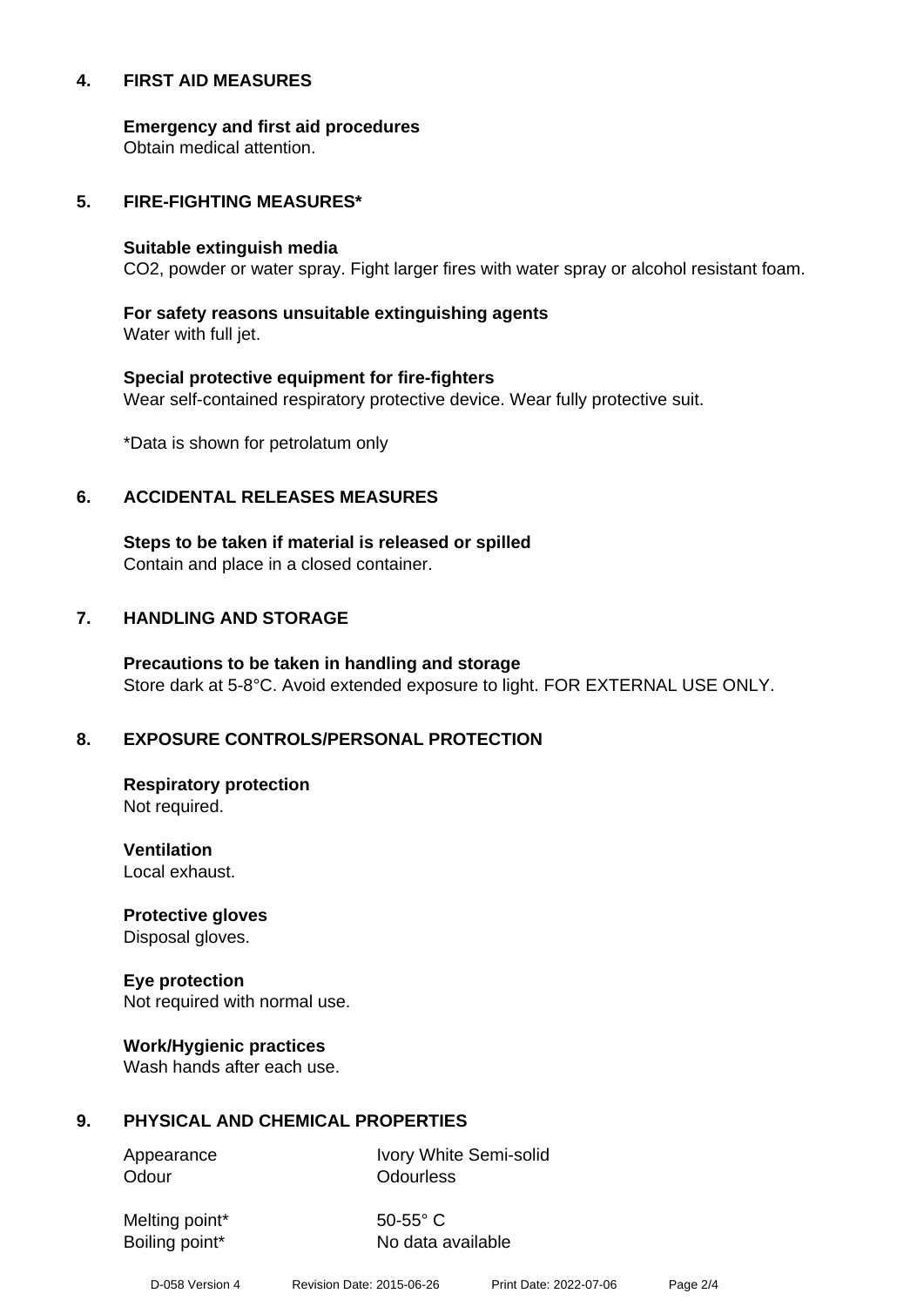Flash point\*  $>100^{\circ}$ C Density\* No data available. Solubility in/Miscibility with Water\*

Self ignition\* Product does not self ignite. Danger of explosion\* Product does not present an explosion hazard. Insoluble

\*Data is shown for petrolatum only

# **10. STABILITY AND REACTIVITY**

#### **Incompability**

May react with strong oxidizing agents.

#### **Stability**

Stable at recommended storage conditions.

#### **Hazardous byproducts**

Combustion may generate CO, CO2 and other oxides.

#### **Hazardous polymerization**

Will not occur.

## **11. TOXICOLOGICAL INFORMATION**

No data available.

#### **12. ECOLOGICAL INFORMATION**

No data available.

# **13. DISPOSAL CONSIDERATIONS**

#### **Waste disposal method**

Comply with federal, state/provincial and local regulation.

#### **14. TRANSPORT INFORMATION**

Not dangerous goods.

#### **15. REGULATORY INFORMATION**

The classification is according to the latest editions of the EU lists, and extended by company and literature data.

#### **16. OTHER INFORMATION**

#### **Text of H-statements and R-phrases mentioned in Section 3**

| Skin irrit. 2   |                           | Skin irritation (Category 2)           |            |
|-----------------|---------------------------|----------------------------------------|------------|
| Eye irrit. 2    |                           | Eye irritation (Category 2)            |            |
| Resp. sensit. 1 |                           | Respiratory sensitization (Category 1) |            |
| D-058 Version 4 | Revision Date: 2015-06-26 | Print Date: 2022-07-06                 | Page $3/4$ |